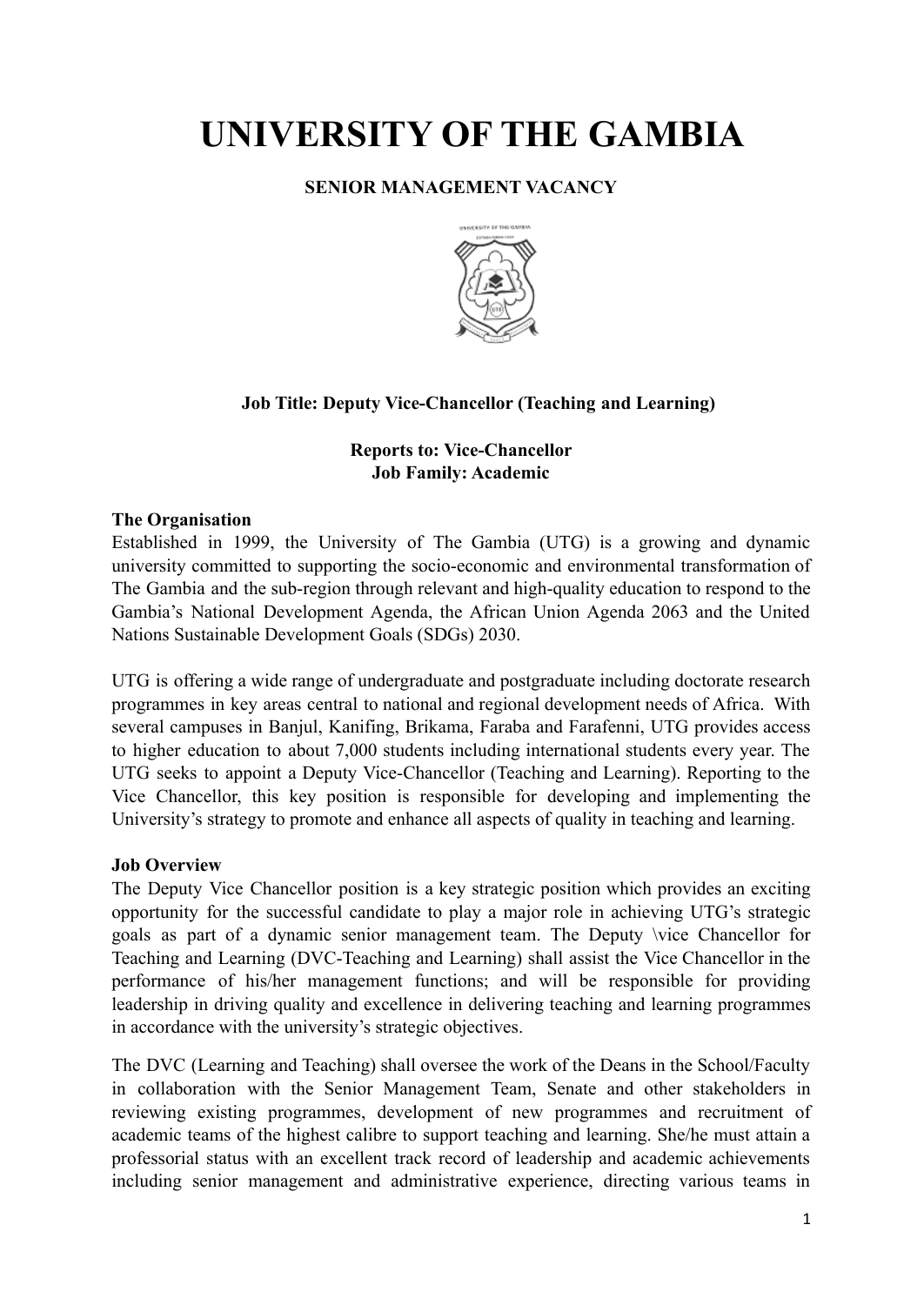teaching and learning programmes, curriculum development, accreditation and quality assurance, student engagement, retention and employability, reporting on learning and teaching priorities/achievements and other institutional development undertakings at university level. He/she shall hold office for 3 years and may be eligible for reappointment for one term with the approval of the Senate and Council.

#### **Key tasks and responsibilities include:**

#### **1. LEADERSHIP**

Provide strategic direction for the advancement of teaching and learning programmes for quality and academic excellence.

Providing visionary and dynamic leadership in the learning and teaching programmes working with academic, library and administrative teams for continuous improvement, positive change and to drive innovation for student satisfaction, student success and employability.

Develop relationships and networks with key internal/external stakeholders including development partners, regulatory and statutory authorities for curriculum design, review, validation/accreditation, implementation and management of teaching and learning programmes.

Lead the identification of capacity gaps of staff and design of training programmes to enhance personnel and collective development of staff.

Establish a framework to nurture and enhance the capacity of the next generation of academic leaders.

## **2. COORDINATING TEACHING AND LEARNING PROGRAMMES**

Oversee the planning and the delivery of the University's teaching and learning programmes.

Oversee academic policies, processes, structures and resources aimed at improving quality and ensuring excellence in teaching and learning.

Coordinate the institutional and academic workforce planning process to address gaps in staffing to improve quality in teaching and learning.

Coordinate performance reviews to assess skills and aspirations of teaching staff; and introduce relevant professional training opportunities based on the development needs of the staff involved in teaching and learning

# 3. **CURRICULUM DEVELOPMENT, ACCREDITATION AND QUALITY ASSURANCE**

Ensure academic compliance with the National Accreditation and Quality Assurance Authority (NAQAA) and other equivalent regional and international standards where required.

Implement structures and processes aimed at increasing quality assurance in the delivery of teaching programmes.

Implement structures and processes aimed at improving the quality of teaching and learning experience.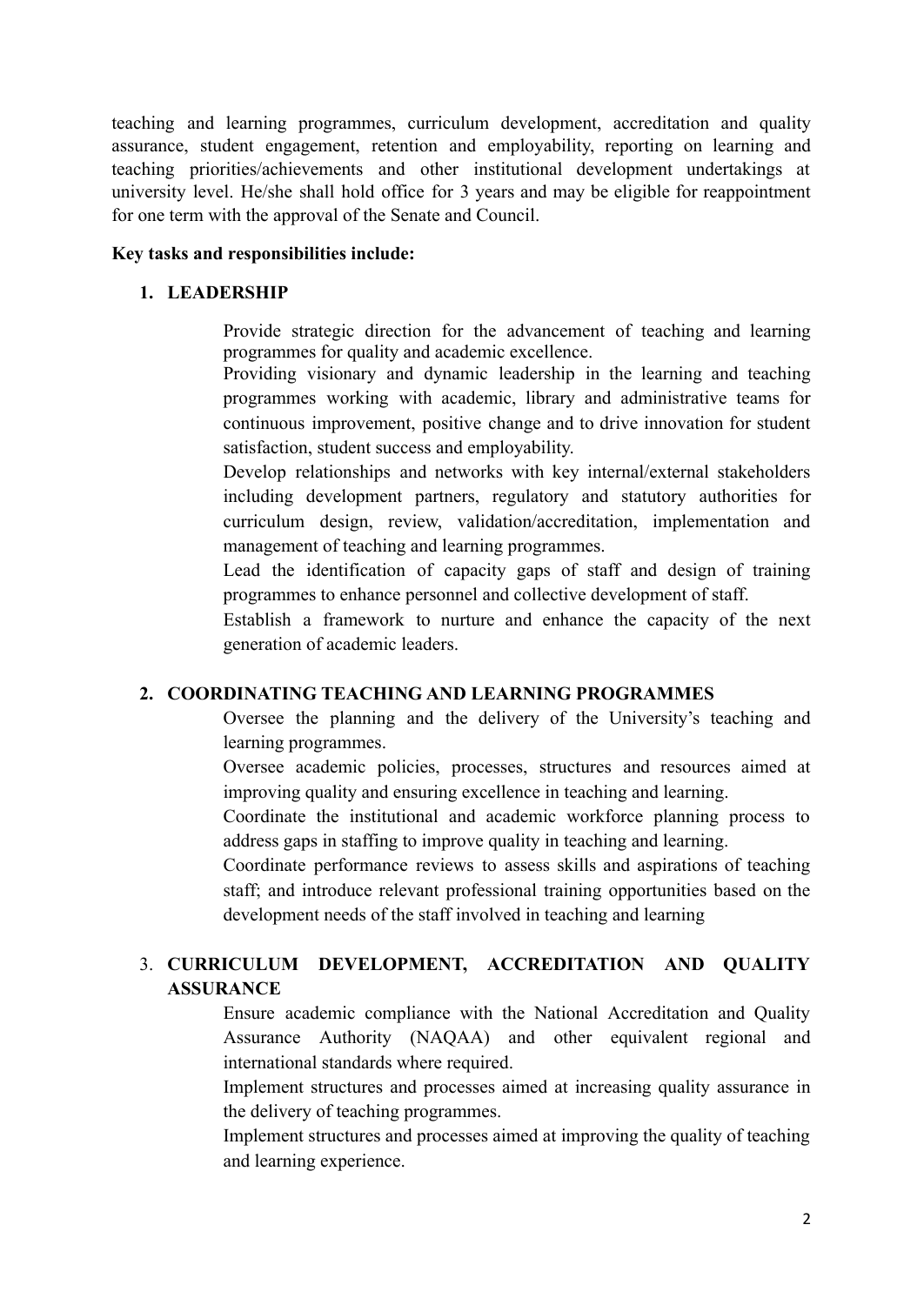Coordinate the modernisation of the curriculum, including the re-accreditation of existing courses and the submissions of new courses for accreditation as needed.

Ensure alignment of courses with the National Development Plan of The Gambia, the African Union Agenda 2063 and the United Nations Sustainable Development Goals (SDGs) 2030 as closely as possible.

# 4. **STUDENT RECRUITMENT, ENGAGEMENT, RETENTION AND EMPLOYABILITY**

Oversee both student recruitment and face-to-face and online delivery of teaching and learning, aligned with the strategic plan to ensure the academic standards are always maintained.

Lead innovation in pedagogy, teaching and assessment methods to increase student engagement, retention and improvement in student learning outcomes.

Regularly monitor, analyse and provide recommendations from course evaluations to improve student satisfaction, retention and completion rates.

Develop initiatives and other institutional development projects aimed at increasing engagements with students, employers and other stakeholders to improve employability

#### 5. **REPORTING**

Report to the Vice Chancellor on the School/Departmental KPIs, corporate KPIs/Dashboard relating to teaching and learning, in line with the university strategic plan.

Inform the University community/stakeholders about current learning and teaching initiatives across the University.

#### 6. **OTHER FUNCTIONS**

Perform other management functions as may be delegated by the Vice Chancellor

## **SELECTION CRITERIA**

Applicants are expected to address the selection criteria in the application form when applying for this position. *In addition to the submission of a CV, the Application Form must be completed to be considered.*

#### **Essential Qualifications, Knowledge and Experience**

- A. Professor as per criteria enshrined in Conditions of Service of the University of The Gambia (UTG).
- B. 10 years post qualification experience preferably in university administration or institutions of similar standing, the last four of which shall be at Senior Management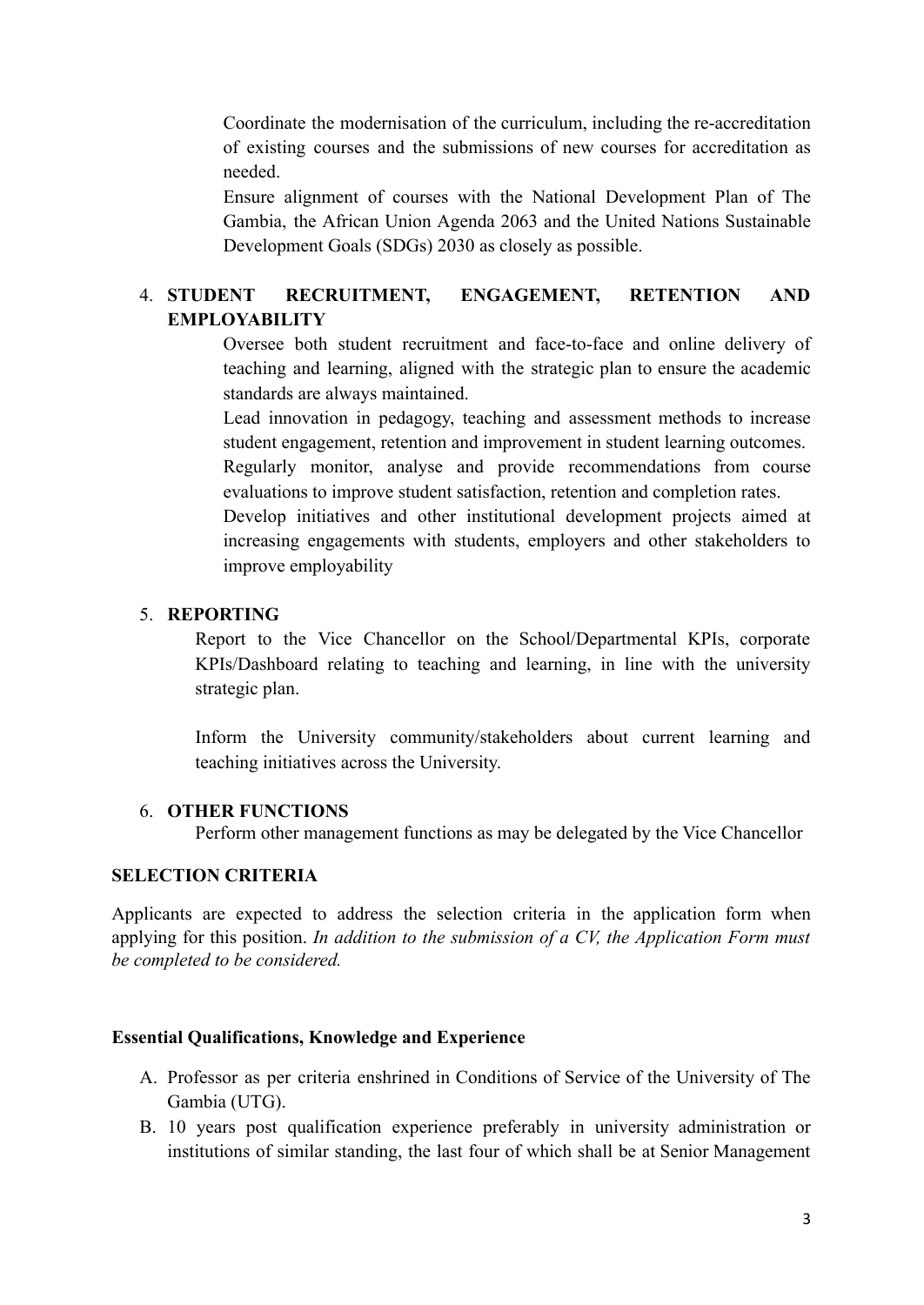level as Dean and Head of Department or Chair of Academic/Teaching and Learning **Committees** 

- C. Excellent time management and organizational skills with proven ability to guide and direct senior teaching staff in dealing with multiple tasks, establishing priorities and meeting competing deadlines in delivering teaching and learning programmes.
- D. Excellent track record of working with stakeholders for resource mobilization in a university or similar organization with ability to coordinate a successful and efficient investment of the resource mobilized.
- E. Significant experience and knowledge of curriculum design, accreditation, quality assurance working with statutory and regulatory authorities and other stakeholders in implementing teaching and learning programmes, and assessment of learning and improvement of student outcomes.
- F. Significant experience and knowledge of workforce planning, recruitment, staff training and development to respond to gaps and to improve quality in teaching and learning programmes
- G. Knowledge of performance management monitoring, tracking and assessing the performance of Schools/Faculties, teaching and learning programmes and developing action plans for continuous improvement.
- H. Significant experience in student recruitment and engagement, and institutional development projects and initiatives for student success and employability.
- I. Strong command of English Language and effective communication in writing and orally.

## **Desirable Qualifications, Knowledge and Experience**

- J. Strong interpersonal and negotiation skills with the ability to interact with colleagues and other stakeholders on teaching and learning projects on behalf of the University.
- K. Knowledge of technology and the use of learning/teaching technologies such as Blackboard/Moodle, Enterprise resource planning (ERP) software or similar tools for academic planning and/or resource management
- L. Experience in the development of research/publications relating to pedagogy, curriculum development and related areas to improve teaching and learning environment and student outcomes.
- M. Training and experience in strategic planning and managing change in the tertiary/higher education sector.

**SALARY AND BENEFITS** - The package is very attractive and consists of a basic salary and other benefits including housing allowance, chauffeur-driven official car, tuition waiver at UTG for two biological children, payment of retention allowance, payment of responsibility allowance, free internet facilities, travel, travel-related expenses and shipment of personal effects if applicable.